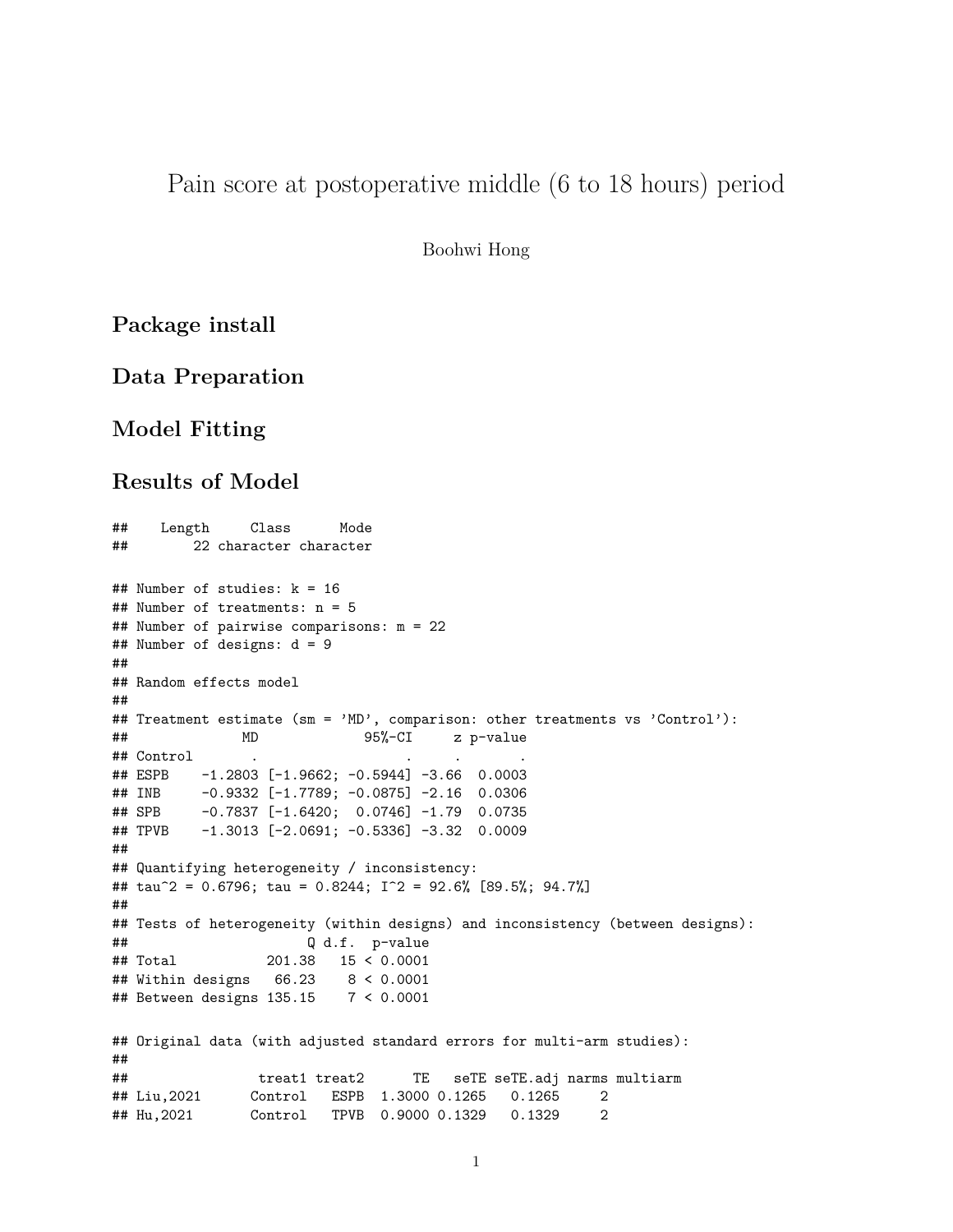|    | ## Yao, 2020                            | Control        | ESPB |                     | 1.0000 0.1848     | 0.1848                        | 2 |        |
|----|-----------------------------------------|----------------|------|---------------------|-------------------|-------------------------------|---|--------|
|    | ## Viti, 2020                           | Control        | SPB  |                     | 1.9000 0.6095     | 0.6095                        | 2 |        |
|    | ## Turhan, 2020                         | ESPB           | TPVB |                     | 1.4000 0.7653     | 1.0262                        | 3 | ∗      |
|    | ## Turhan, 2020                         | INB            | TPVB |                     | 0.4000 0.5460     | 0.5913                        | 3 | ∗      |
|    | ## Turhan, 2020                         | ESPB           | INB  |                     | 1.0000 0.7573     | 0.9850                        | 3 | $\ast$ |
|    | ## Lee, 2020                            | INB            | SPB  |                     | 0.0000 0.2359     | 0.2359                        | 2 |        |
|    | ## Kim, 2020                            | INB            | SPB  |                     | $0.1000$ $0.5250$ | 0.5250                        | 2 |        |
|    | ## Finnerty, 2020                       | ESPB           |      | SPB -0.2000 0.7746  |                   | 0.7746                        | 2 |        |
|    | ## Ciftci, 2020                         | ESPB           |      | TPVB -0.2000 0.2229 |                   | 0.2569                        | 3 | ∗      |
|    | ## Ciftci, 2020                         | Control        | TPVB |                     | 2.5000 0.2582     | 0.3670                        | 3 | $\ast$ |
|    | ## Ciftci, 2020                         | Control        | ESPB |                     | 2.7000 0.2229     | 0.2569                        | 3 | $\ast$ |
|    | ## Ciftci, 2019                         | Control        | ESPB |                     | 3.0000 0.2714     | 0.2714                        | 2 |        |
|    | ## Gaballah, 2019                       | ESPB           | SPB  |                     | $0.2000$ $0.1169$ | 0.1169                        | 2 |        |
|    | ## Wu, 2018                             | INB            | TPVB |                     | $0.2000$ $0.1231$ | 0.1231                        | 2 |        |
|    | ## Okmen,2018                           | Control        |      | SPB -1.3000 0.2729  |                   | 0.2729                        | 2 |        |
|    | ## Ahmed, 2017                          | Control        | INB  |                     | $0.4000$ $0.1169$ | 0.1169                        | 2 |        |
|    | ## Kaya, 2006                           | Control        | TPVB |                     | $0.3000$ $0.3623$ | 0.3623                        | 2 |        |
|    | ## Chen,2020                            | INB            | TPVB |                     | 0.4000 0.3651     | 0.3810                        | 3 | ∗      |
|    | ## Chen,2020                            | ESPB           | INB  |                     | 0.3000 0.5888     | 1.1431                        | 3 | ∗      |
|    | ## Chen, 2020                           | ESPB           | TPVB |                     | 0.7000 0.5164     | 0.5715                        | 3 | $\ast$ |
| ## |                                         |                |      |                     |                   |                               |   |        |
|    | ## Number of treatment arms (by study): |                |      |                     |                   |                               |   |        |
| ## |                                         | narms          |      |                     |                   |                               |   |        |
|    | ## Liu,2021                             | 2              |      |                     |                   |                               |   |        |
|    | ## Hu, 2021                             | 2              |      |                     |                   |                               |   |        |
|    | ## Yao, 2020                            | 2              |      |                     |                   |                               |   |        |
|    | ## Viti,2020                            | 2              |      |                     |                   |                               |   |        |
| ## | Turhan,2020                             | 3              |      |                     |                   |                               |   |        |
|    | ## Lee, 2020                            | 2              |      |                     |                   |                               |   |        |
|    | ## Kim, 2020                            | 2              |      |                     |                   |                               |   |        |
|    | ## Finnerty, 2020                       | 2              |      |                     |                   |                               |   |        |
|    | ## Ciftci, 2020                         | 3              |      |                     |                   |                               |   |        |
|    | ## Ciftci, 2019                         | 2              |      |                     |                   |                               |   |        |
|    | ## Gaballah, 2019                       | 2              |      |                     |                   |                               |   |        |
| ## | Wu, 2018                                | 2              |      |                     |                   |                               |   |        |
|    | ## Okmen, 2018                          | 2              |      |                     |                   |                               |   |        |
|    | ## Ahmed, 2017                          | 2              |      |                     |                   |                               |   |        |
|    | ## Kaya, 2006                           | $\overline{c}$ |      |                     |                   |                               |   |        |
|    | ## Chen, 2020                           | 3              |      |                     |                   |                               |   |        |
| ## |                                         |                |      |                     |                   |                               |   |        |
|    | ## Results (random effects model):      |                |      |                     |                   |                               |   |        |
| ## |                                         |                |      |                     |                   |                               |   |        |
| ## |                                         | treat1 treat2  |      | MD                  |                   | $95% - CI$                    |   |        |
|    | ## Liu,2021                             | Control        | ESPB |                     | 1.2803 [ 0.5944;  | 1.9662]                       |   |        |
|    | ## Hu, 2021                             | Control        | TPVB |                     |                   | 1.3013 [ 0.5336; 2.0691]      |   |        |
|    | ## Yao, 2020                            | Control        | ESPB |                     |                   | 1.2803 [ 0.5944; 1.9662]      |   |        |
|    | ## Viti,2020                            | Control        | SPB  |                     |                   | $0.7837$ [-0.0746; 1.6420]    |   |        |
| ## | Turhan, 2020                            | ESPB           | TPVB |                     |                   | $0.0211$ [-0.8101; 0.8523]    |   |        |
|    | ## Turhan, 2020                         | INB            | TPVB |                     |                   | $0.3681$ [-0.4678; 1.2041]    |   |        |
|    | ## Turhan, 2020                         | ESPB           |      |                     |                   | INB -0.3471 [-1.2327; 0.5385] |   |        |
|    | ## Lee, 2020                            | INB            |      |                     |                   | SPB -0.1495 [-1.0574; 0.7584] |   |        |
|    | ## Kim, 2020                            | INB            |      |                     |                   | SPB -0.1495 [-1.0574; 0.7584] |   |        |
|    | ## Finnerty, 2020                       | ESPB           |      |                     |                   | SPB -0.4966 [-1.3709; 0.3777] |   |        |
|    | ## Ciftci, 2020                         | ESPB           | TPVB |                     |                   | $0.0211$ [-0.8101; 0.8523]    |   |        |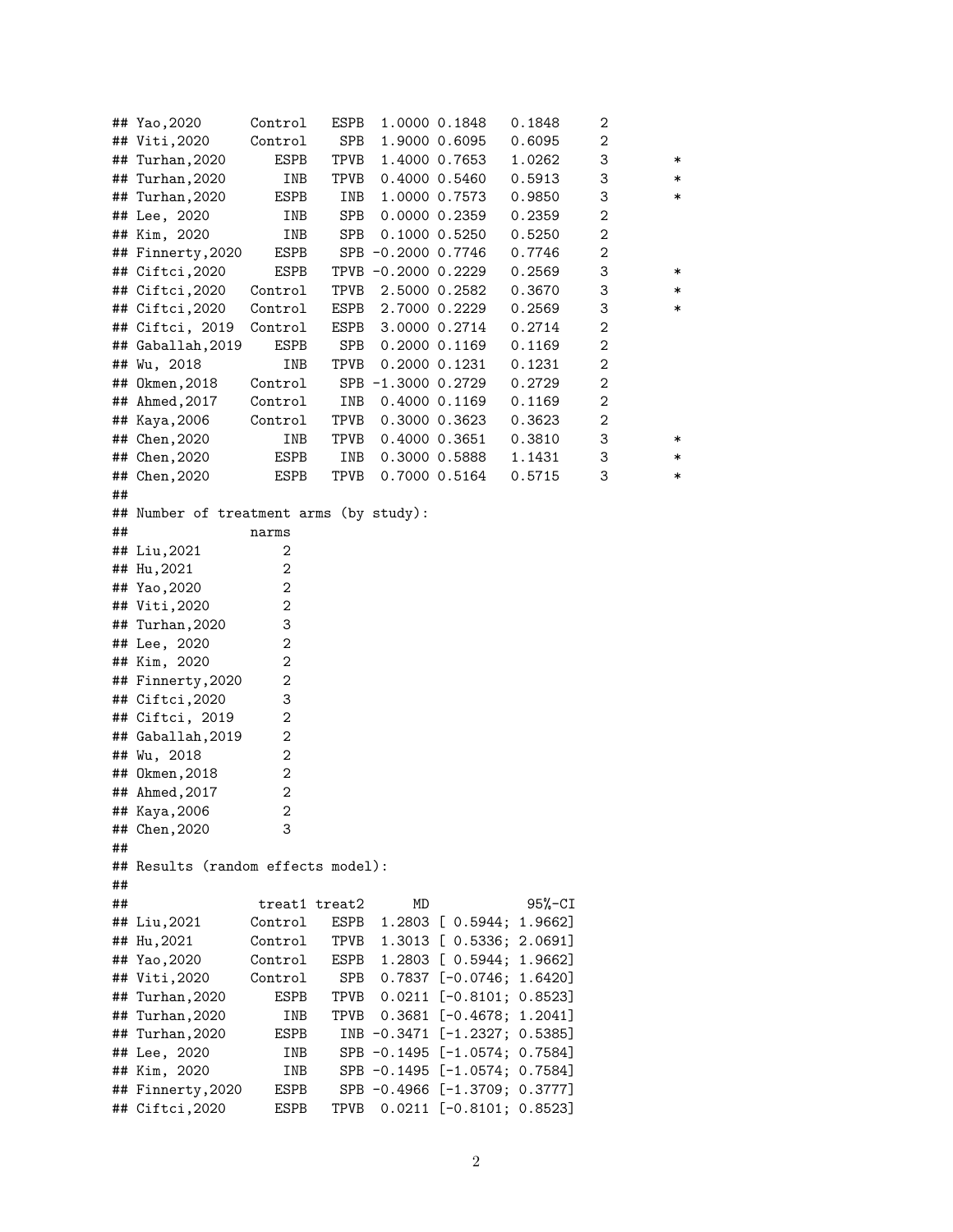```
## Ciftci,2020 Control TPVB 1.3013 [ 0.5336; 2.0691]
## Ciftci,2020 Control ESPB 1.2803 [ 0.5944; 1.9662]
## Ciftci, 2019 Control ESPB 1.2803 [ 0.5944; 1.9662]
## Gaballah,2019 ESPB SPB -0.4966 [-1.3709; 0.3777]
## Wu, 2018 INB TPVB 0.3681 [-0.4678; 1.2041]
## Okmen,2018 Control SPB 0.7837 [-0.0746; 1.6420]
## Ahmed,2017 Control INB 0.9332 [ 0.0875; 1.7789]
## Kaya,2006 Control TPVB 1.3013 [ 0.5336; 2.0691]
## Chen,2020 INB TPVB 0.3681 [-0.4678; 1.2041]
## Chen,2020 ESPB INB -0.3471 [-1.2327; 0.5385]
## Chen,2020 ESPB TPVB 0.0211 [-0.8101; 0.8523]
##
## Number of studies: k = 16
## Number of treatments: n = 5
## Number of pairwise comparisons: m = 22
## Number of designs: d = 9
##
## Random effects model
##
## Treatment estimate (sm = 'MD', comparison: other treatments vs 'Control'):
## MD 95%-CI z p-value
## Control
## ESPB -1.2803 [-1.9662; -0.5944] -3.66 0.0003
## INB -0.9332 [-1.7789; -0.0875] -2.16 0.0306
## SPB -0.7837 [-1.6420; 0.0746] -1.79 0.0735
## TPVB -1.3013 [-2.0691; -0.5336] -3.32 0.0009
##
## Quantifying heterogeneity / inconsistency:
## tau^2 = 0.6796; tau = 0.8244; I^2 = 92.6% [89.5%; 94.7%]
##
## Tests of heterogeneity (within designs) and inconsistency (between designs):
## Q d.f. p-value
## Total 201.38 15 < 0.0001
## Within designs 66.23 8 < 0.0001
## Between designs 135.15 7 < 0.0001
## Q statistics to assess homogeneity / consistency
##
## Q df p-value
## Total 201.38 15 < 0.0001
## Within designs 66.23 8 < 0.0001
## Between designs 135.15 7 < 0.0001
##
## Design-specific decomposition of within-designs Q statistic
##
## Design Q df p-value
## Control vs ESPB 39.93 2 < 0.0001
## Control vs SPB 22.96 1 < 0.0001
## Control vs TPVB 2.42 1 0.1200
## ESPB vs SPB 0.26 1 0.6096
## INB vs SPB 0.03 1 0.8621
## ESPB vs INB vs TPVB 0.63 2 0.7292
##
## Between-designs Q statistic after detaching of single designs
```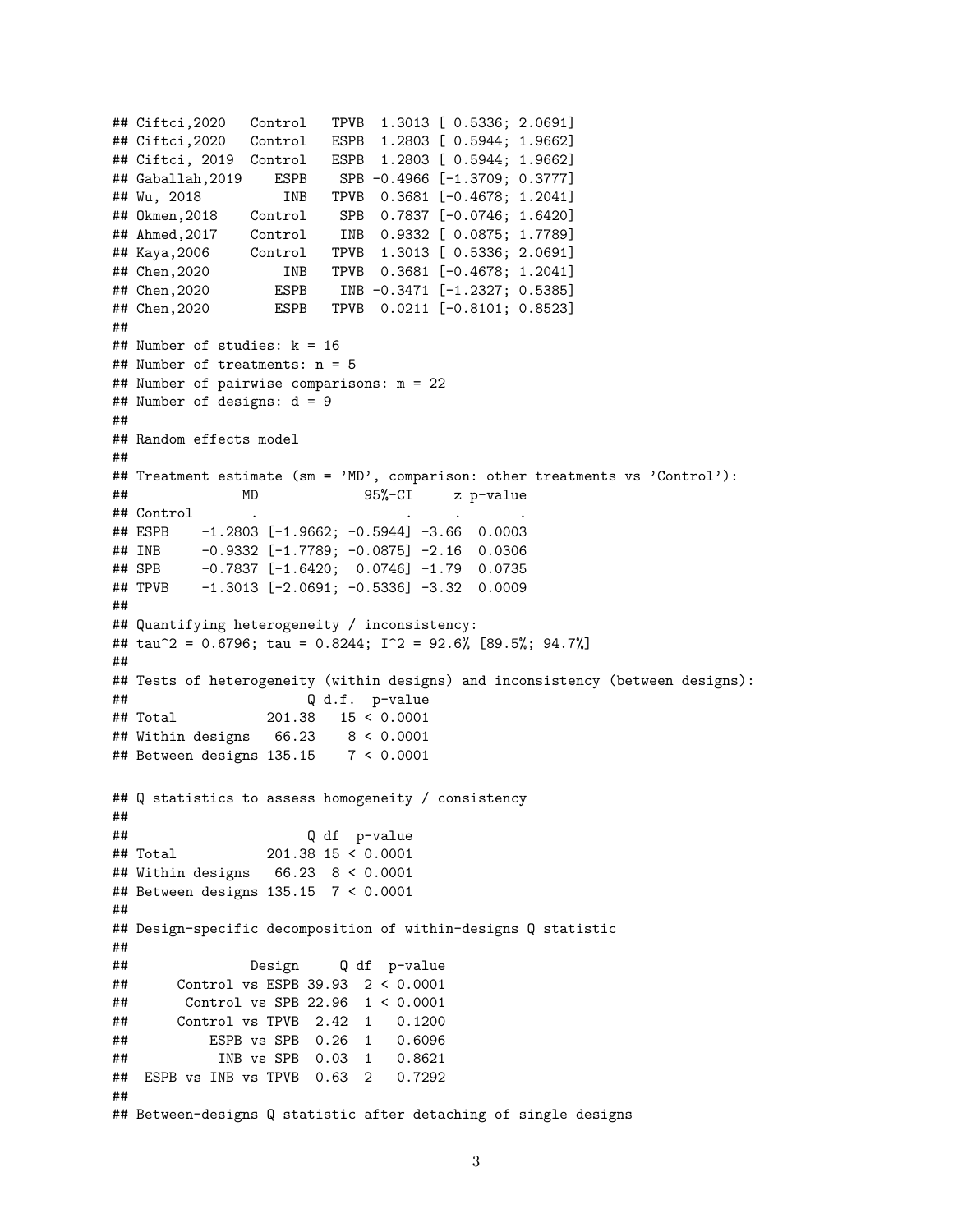## ## Detached design Q df p-value ## Control vs ESPB 123.32 6 < 0.0001 ## Control vs INB 125.87 6 < 0.0001 ## Control vs SPB 74.90 6 < 0.0001 ## Control vs TPVB 132.66 6 < 0.0001 ## ESPB vs SPB 76.03 6 < 0.0001 ## INB vs SPB 131.94 6 < 0.0001 ## INB vs TPVB 132.62 6 < 0.0001 ## Control vs ESPB vs TPVB 80.22 5 < 0.0001 ## ESPB vs INB vs TPVB 126.40 5 < 0.0001 ## ## Q statistic to assess consistency under the assumption of ## a full design-by-treatment interaction random effects model ##<br>## Q df p-value tau.within tau2.within ## Between designs 10.56 7 0.1591 0.7947 0.6316

### **Network Graph**

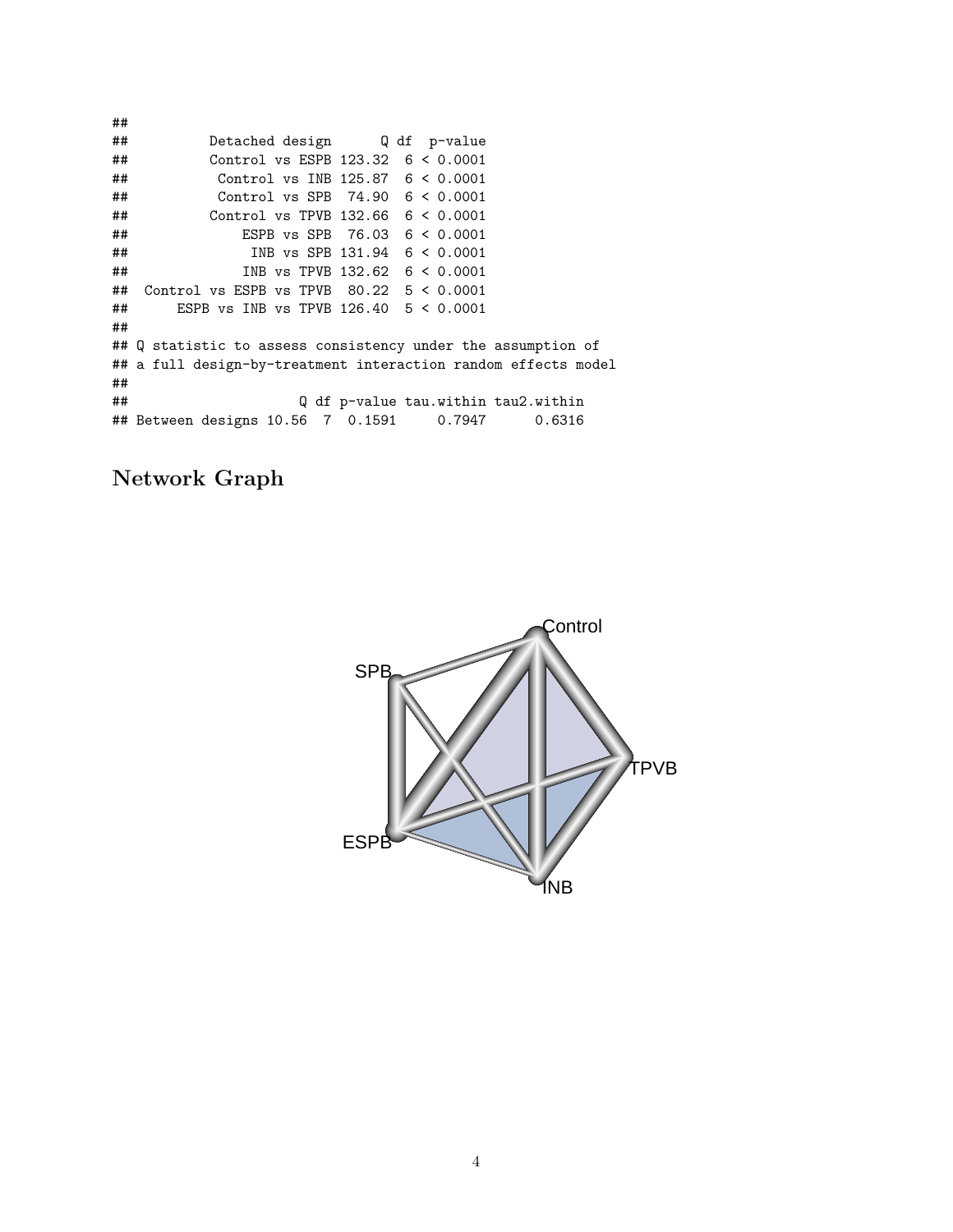### **Visualizing Direct and Indirect Evidence**

## Extensive documentation for the dmetar package can be found at: ## www.bookdown.org/MathiasHarrer/Doing\_Meta\_Analysis\_in\_R/

## Direct Evidence Proportion for each Network Estimate ## ------------------------------------------------- Direct Indirect meanpath minpar ## Control vs ESPB 0.7857 0.2143 1.311391 1.515867 ## ESPB vs SPB 0.7275 0.2725 1.423145 1.374504 ## INB vs TPVB 0.6322 0.3678 1.450622 1.842207 ## Control vs TPVB 0.6180 0.3820 1.488395 1.995936 ## Control vs INB 0.5631 0.4369 1.537947 1.775814 ## INB vs SPB 0.3332 0.6668 2.270971 1.976511 ## ESPB vs TPVB 0.2959 0.7041 2.058053 1.893989 ## Control vs SPB 0.1971 0.8029 1.900999 1.702822 ## ESPB vs INB 0.0538 0.9462 2.136548 1.862233 ## SPB vs TPVB 0.0000 1.0000 2.432520 1.765417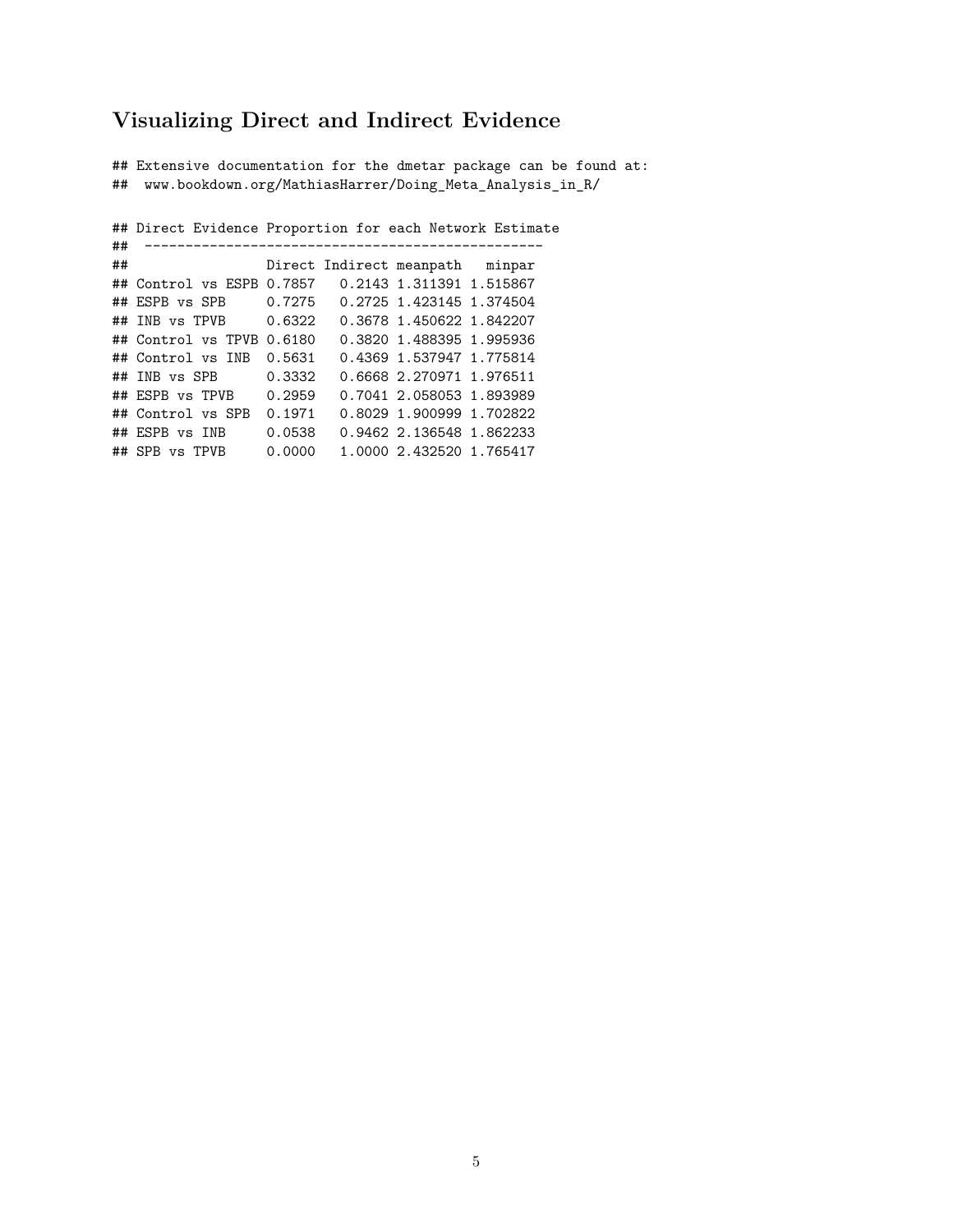

Direct evidence proportion for each network estimate (fixed−effect model)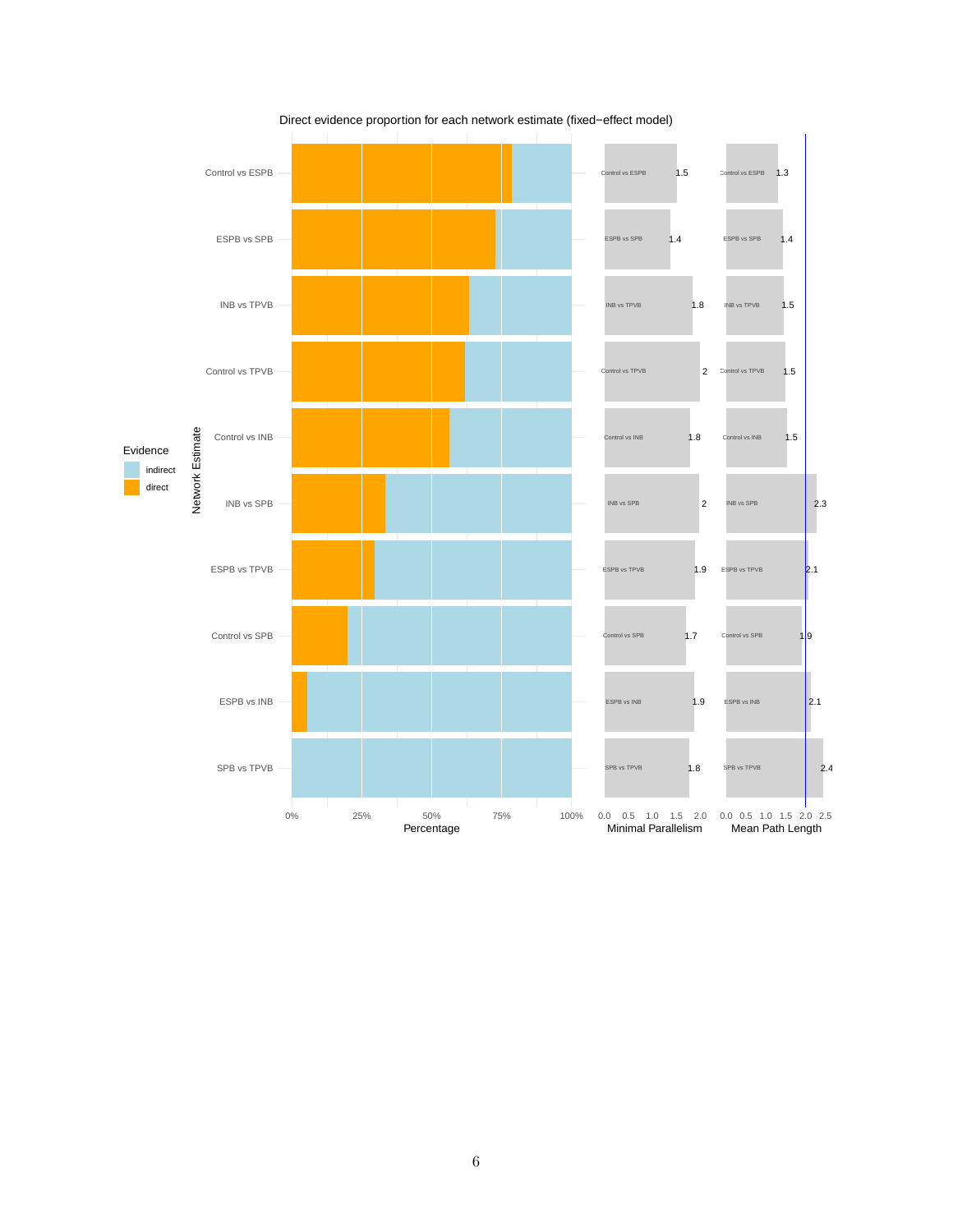## **Effect Estimate Table**

| ## |          |                           |          | Control ESPB INB SPB TPVB                         |          |                                                               |     |
|----|----------|---------------------------|----------|---------------------------------------------------|----------|---------------------------------------------------------------|-----|
|    |          |                           |          | ## Control MA 1.28 0.933 0.784 1.301              |          |                                                               |     |
|    |          |                           |          | ## ESPB NA NA -0.347 -0.497 0.021                 |          |                                                               |     |
|    | $##$ INB | NA                        | NA 1999. | NA -0.150 0.368                                   |          |                                                               |     |
|    | ## SPB   | NA NA                     |          | NA 1988.                                          | NA 0.518 |                                                               |     |
|    | ## TPVB  | NA NA                     |          | NA 1999.<br>NA                                    | NA       |                                                               |     |
|    |          |                           |          |                                                   |          |                                                               |     |
|    |          |                           |          | ## League table (random effects model):           |          |                                                               |     |
| ## |          |                           |          |                                                   |          |                                                               |     |
| ## |          |                           |          |                                                   |          | Control $1.98$ ( $1.15$ ; $2.81$ ) 0.40 (-1.23; $2.03$ )      |     |
|    |          | $\#$ 1.28 (0.59; 1.97)    |          |                                                   |          | ESPB 0.62 (-0.86; 2.09)                                       |     |
| ## |          |                           |          | $0.93$ ( $0.09; 1.78$ ) $-0.35$ ( $-1.23; 0.54$ ) |          |                                                               | INB |
|    |          |                           |          |                                                   |          | ## 0.78 (-0.07; 1.64) -0.50 (-1.37; 0.38) -0.15 (-1.06; 0.76) |     |
|    |          |                           |          |                                                   |          | ## 1.30 (0.53; 2.07) 0.02 (-0.81; 0.85) 0.37 (-0.47; 1.20)    |     |
| ## |          |                           |          |                                                   |          |                                                               |     |
|    |          |                           |          | ## $0.04$ (-1.26; 1.34) 1.25 (0.27; 2.23)         |          |                                                               |     |
| ## |          |                           |          | $0.06$ (-1.25; 1.37) 0.49 (-0.60; 1.58)           |          |                                                               |     |
|    |          |                           |          | ## $0.04$ (-1.22; 1.31) 0.32 (-0.70; 1.34)        |          |                                                               |     |
| ## |          | <b>SPB</b>                |          |                                                   |          |                                                               |     |
|    |          | $\#$ # 0.52 (-0.48; 1.52) |          |                                                   | TPVB     |                                                               |     |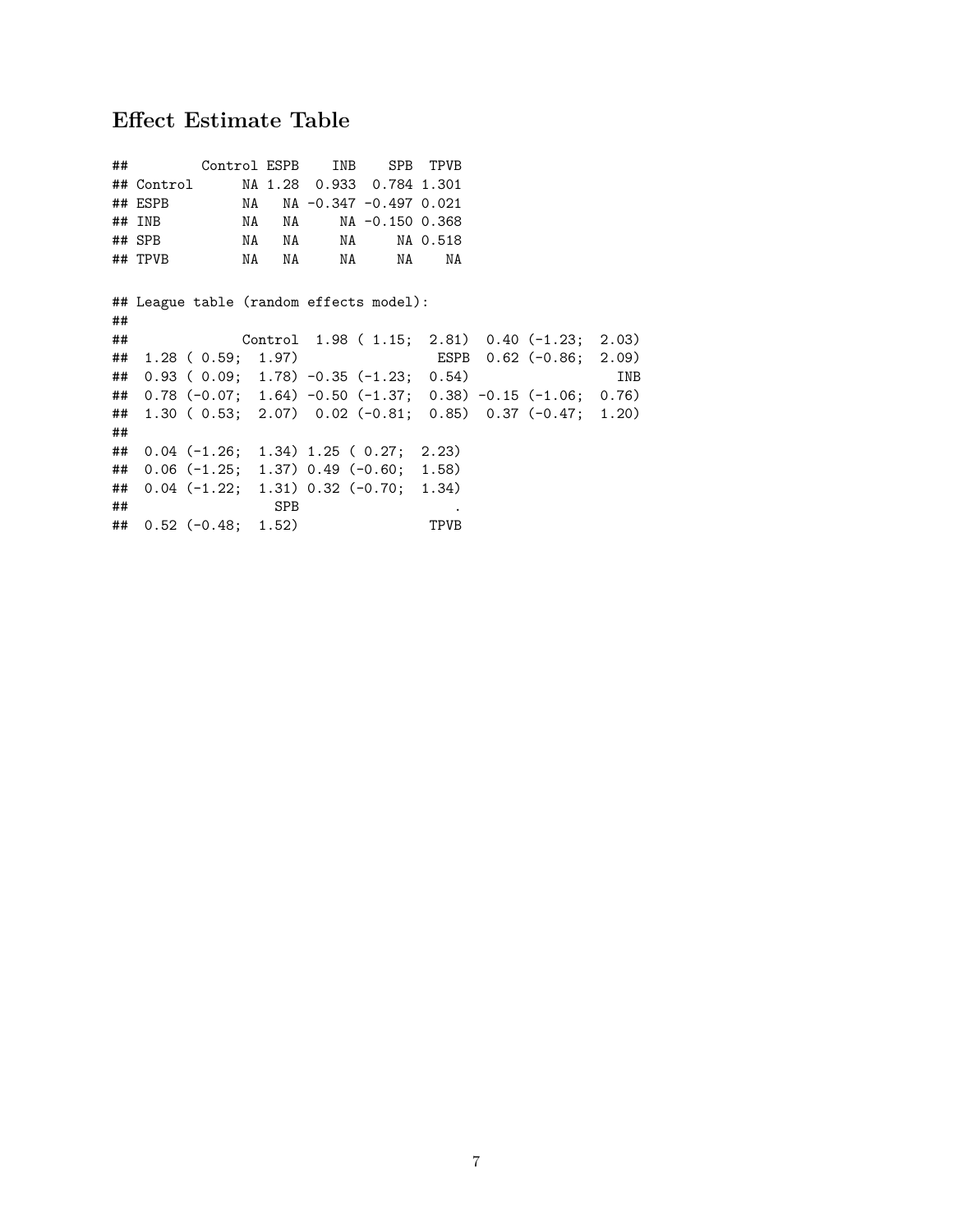## **Ranking and Forest plot**

| ## |            | P-score |
|----|------------|---------|
|    | ## TPVB    | 0.7927  |
|    | ## ESPB    | 0.7815  |
|    | ## INB     | 0.5066  |
|    | ## SPR     | 0.4060  |
|    | ## Control | 0.0132  |

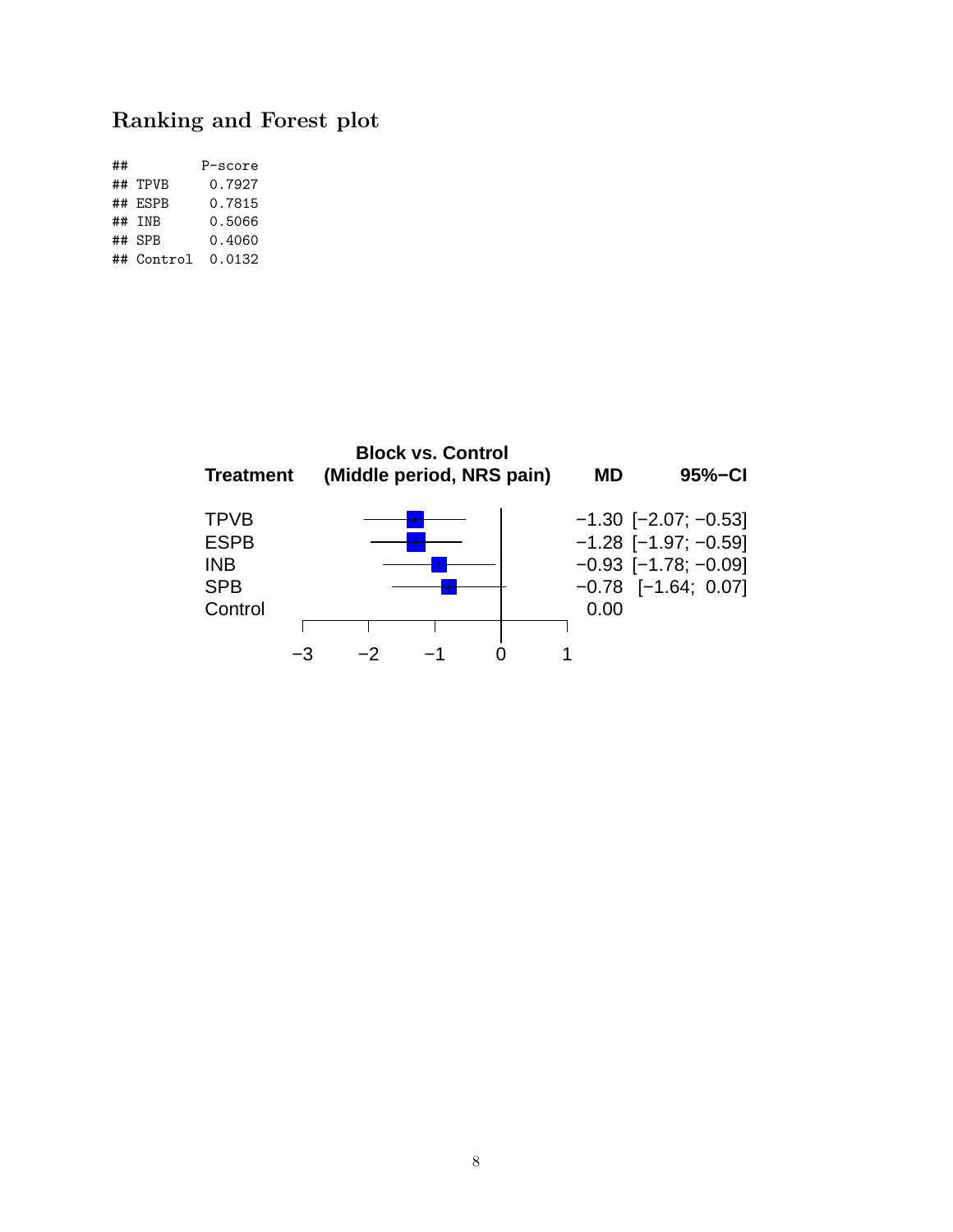### **Net Heat Plot for evaluating the validity of the results**

**The gray boxes signify how important a treatment comparison is for the estimation of another treatment comparison. The bigger the box, the more important the comparison.**

**The colored backgrounds signify the amount of inconsistency of the design in a row that can be attributed to the design in a column. Field colors can range from a deep red (which indicates strong inconsistency) to blue (which indicates that evidence from this design supports evidence in the row).**

#### **Fixed effect model**

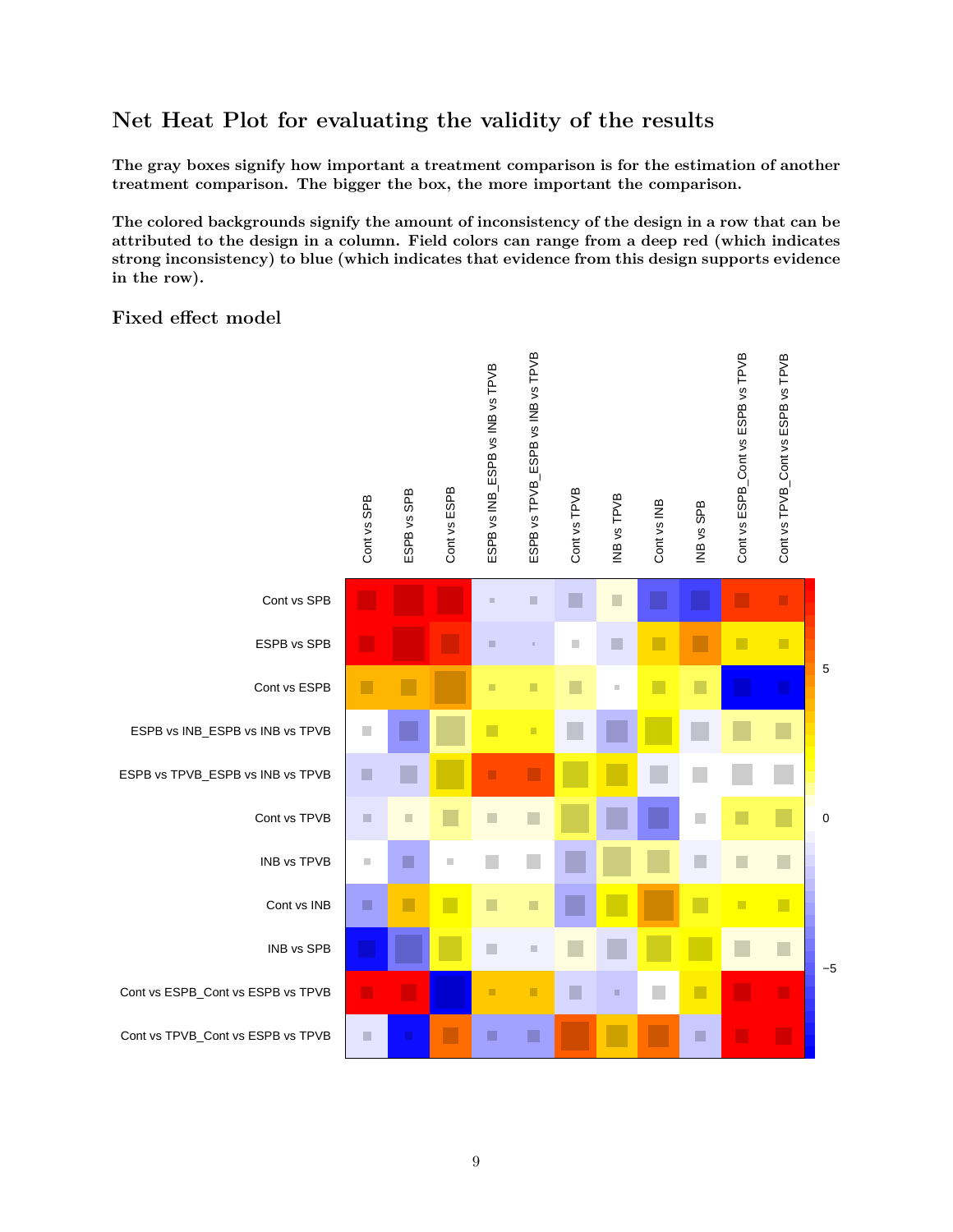#### **Random effect model**

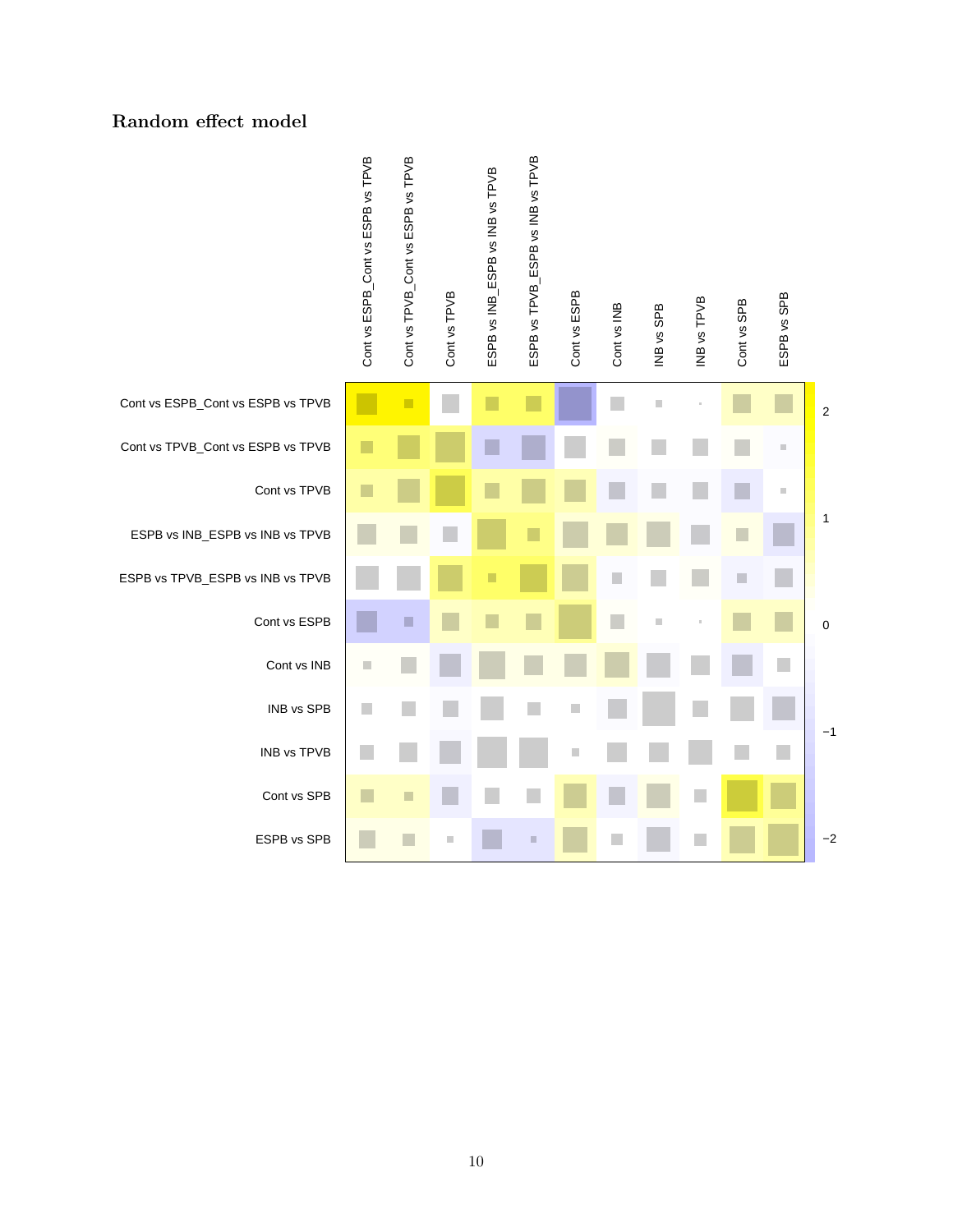#### **Net Splitting to check for consistency**

```
## Separate indirect from direct evidence (SIDE) using back-calculation method
##
## Random effects model:
##
## comparison k prop nma direct indir. Diff z p-value
## ESPB vs Control 4 0.68 -1.2803 -1.9783 0.1907 -2.1690 -2.90 0.0038
## INB vs Control 1 0.27 -0.9332 -0.4000 -1.1290 0.7290 0.75 0.4540
## SPB vs Control 2 0.44 -0.7837 -0.0368 -1.3628 1.3260 1.50 0.1331
## TPVB vs Control 3 0.61 -1.3013 -1.2504 -1.3827 0.1324 0.16 0.8694
## ESPB vs INB 2 0.36 -0.3471 0.6152 -0.8927 1.5079 1.60 0.1088
## ESPB vs SPB 2 0.44 -0.4966 0.0594 -0.9379 0.9974 1.11 0.2668
## ESPB vs TPVB 3 0.58 0.0211 0.4884 -0.6211 1.1096 1.29 0.1964
## INB vs SPB 2 0.52 -0.1495 0.0435 -0.3556 0.3991 0.43 0.6668
## INB vs TPVB 3 0.67 0.3681 0.3220 0.4624 -0.1404 -0.15 0.8771
## SPB vs TPVB 0 0 0.5176 . 0.5176 .
##
## Legend:
## comparison - Treatment comparison
## k - Number of studies providing direct evidence
## prop - Direct evidence proportion
## nma - Estimated treatment effect (MD) in network meta-analysis
## direct - Estimated treatment effect (MD) derived from direct evidence
## indir. - Estimated treatment effect (MD) derived from indirect evidence
## Diff - Difference between direct and indirect treatment estimates
## z - z-value of test for disagreement (direct versus indirect)
## p-value - p-value of test for disagreement (direct versus indirect)
```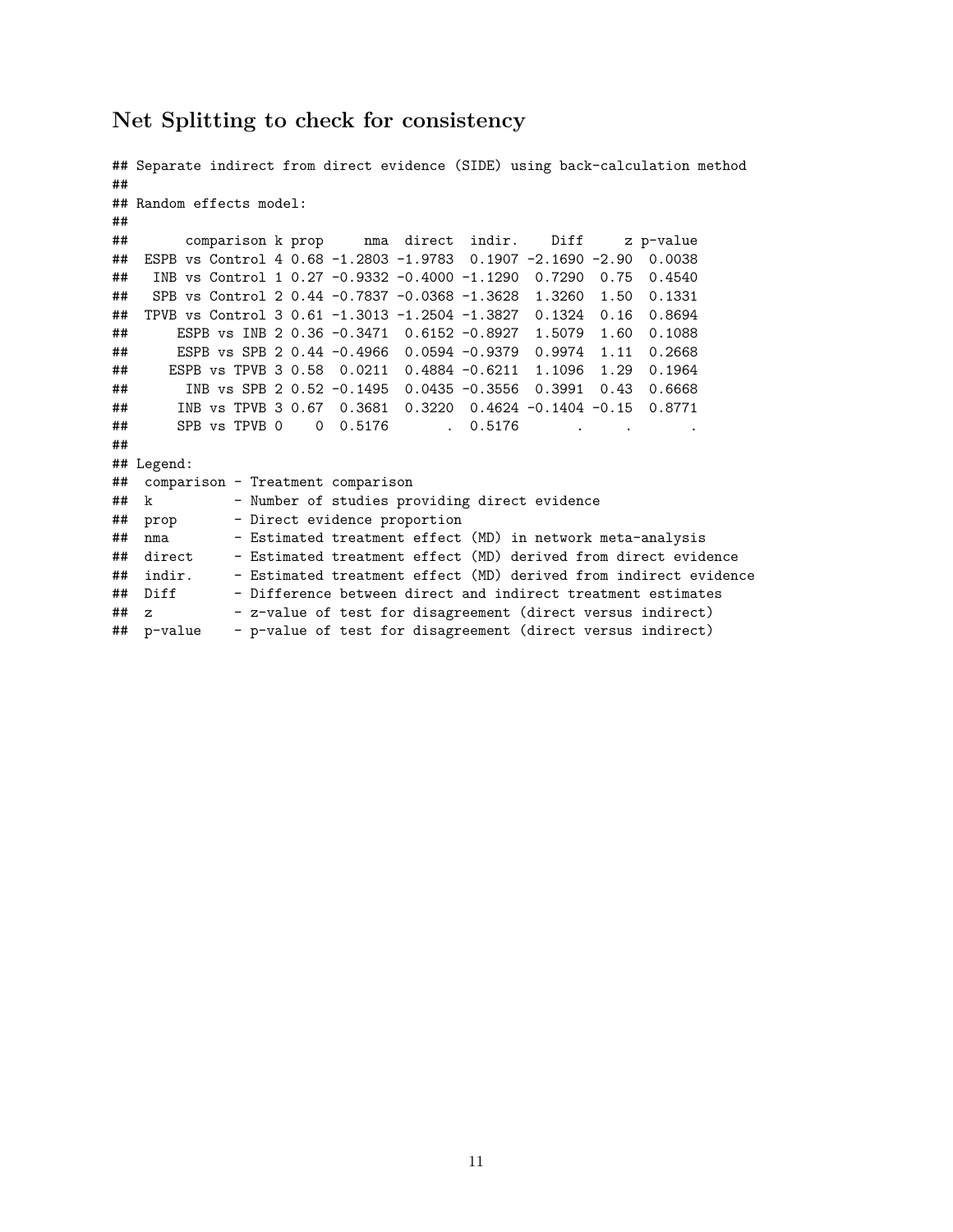| Comparison                                                                         | Number of<br><b>Studies</b> | <b>Direct</b><br><b>Evidence</b> | Random effects model                          | MD                            | 95%-CI                                                                                     |
|------------------------------------------------------------------------------------|-----------------------------|----------------------------------|-----------------------------------------------|-------------------------------|--------------------------------------------------------------------------------------------|
| <b>ESPB vs Control</b><br>Direct estimate<br>Indirect estimate<br>Network estimate | 4                           | 0.68                             |                                               | 0.19                          | $-1.98$ [ $-2.81$ ; $-1.15$ ]<br>$[-1.02; 1.40]$<br>$-1.28$ [ $-1.97$ ; $-0.59$ ]          |
| <b>INB vs Control</b><br>Direct estimate<br>Indirect estimate<br>Network estimate  | 1                           | 0.27                             |                                               | $-0.40$                       | $[-2.03; 1.23]$<br>$-1.13$ [ $-2.12$ ; $-0.14$ ]<br>$-0.93$ [ $-1.78$ ; $-0.09$ ]          |
| <b>SPB vs Control</b><br>Direct estimate<br>Indirect estimate<br>Network estimate  | 2                           | 0.44                             |                                               | $-0.04$<br>$-1.36$<br>$-0.78$ | $[-1.34; 1.26]$<br>$[-2.51; -0.22]$<br>$[-1.64; 0.07]$                                     |
| <b>TPVB vs Control</b><br>Direct estimate<br>Indirect estimate<br>Network estimate | 3                           | 0.61                             |                                               |                               | $-1.25$ [ $-2.23$ ; $-0.27$ ]<br>$-1.38$ [ $-2.62$ ; $-0.15$ ]<br>$-1.30$ $[-2.07; -0.53]$ |
| <b>ESPB vs INB</b><br>Direct estimate<br>Indirect estimate<br>Network estimate     | $\overline{2}$              | 0.36                             |                                               | 0.62<br>$-0.89$<br>$-0.35$    | $[-0.86; 2.09]$<br>$[-2.00; 0.22]$<br>$[-1.23; 0.54]$                                      |
| <b>ESPB vs SPB</b><br>Direct estimate<br>Indirect estimate<br>Network estimate     | 2                           | 0.44                             |                                               | 0.06<br>$-0.94$<br>$-0.50$    | $[-1.25; 1.37]$<br>$[-2.11; 0.23]$<br>$[-1.37; 0.38]$                                      |
| <b>ESPB vs TPVB</b><br>Direct estimate<br>Indirect estimate<br>Network estimate    | 3                           | 0.58                             |                                               | 0.49<br>$-0.62$<br>0.02       | $[-0.60; 1.58]$<br>$[-1.90; 0.66]$<br>$[-0.81; 0.85]$                                      |
| <b>INB vs SPB</b><br>Direct estimate<br>Indirect estimate<br>Network estimate      | 2                           | 0.52                             |                                               | 0.04<br>$-0.36$<br>$-0.15$    | $[-1.22; 1.31]$<br>$[-1.66; 0.95]$<br>$[-1.06; 0.76]$                                      |
| <b>INB vs TPVB</b><br>Direct estimate<br>Indirect estimate<br>Network estimate     | 3                           | 0.67                             | Г<br>$-2$<br>$-1$<br>1<br>$\overline{2}$<br>0 | 0.32<br>0.46<br>0.37          | $[-0.70; 1.34]$<br>$[-1.00; 1.92]$<br>$[-0.47; 1.20]$                                      |